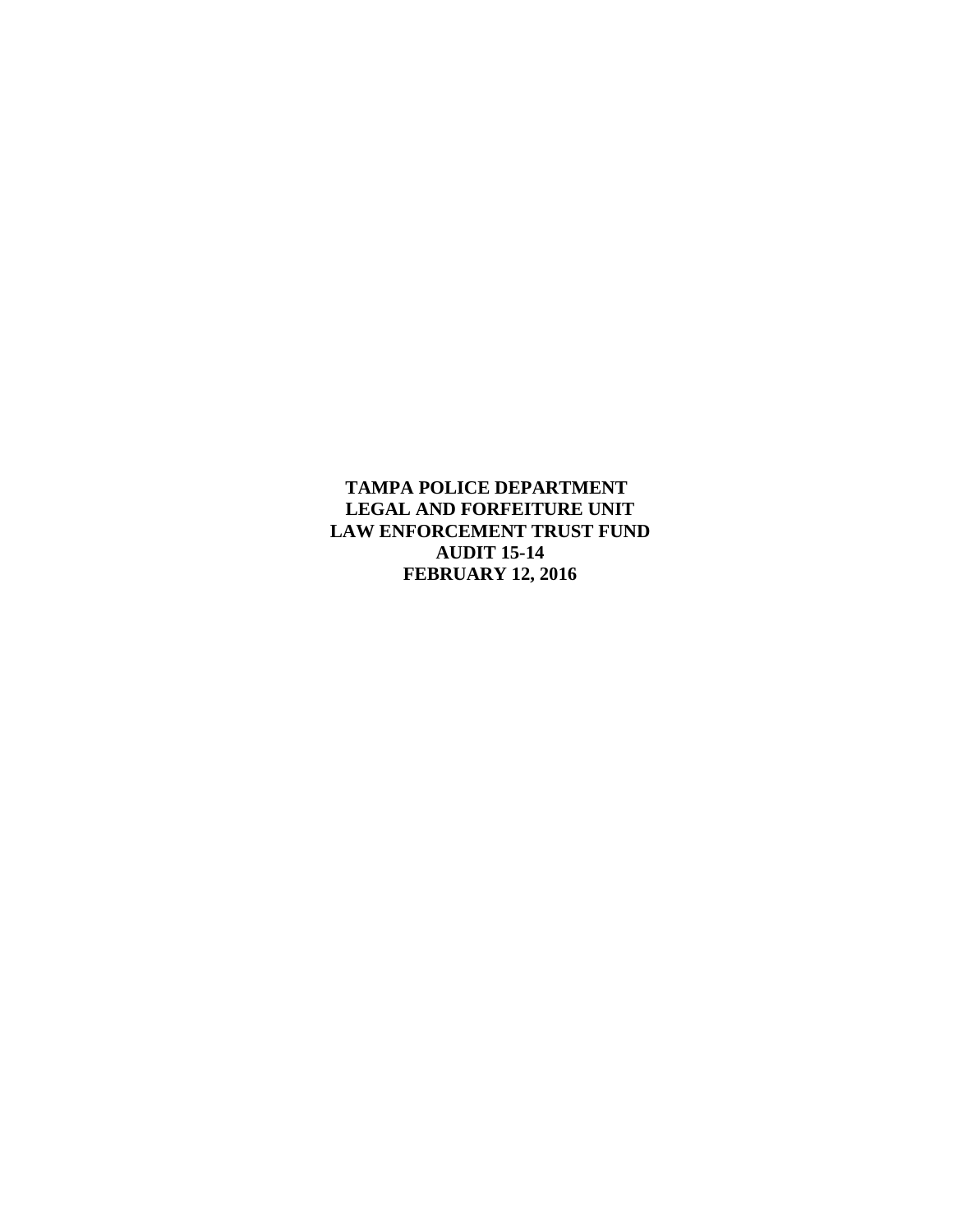# **CITY OF TAMPA**



**Bob Buckhorn, Mayor Internal Audit Department** 

**Christine Glover, Internal Audit Director** 

February 12, 2016

Honorable Bob Buckhorn Mayor, City of Tampa 1 City Hall Plaza Tampa, Florida

RE: Law Enforcement Trust Fund, Audit 15-14

Dear Mayor Buckhorn:

Attached is the Internal Audit Department's report on the Law Enforcement Trust Fund.

We thank the management and staff of the Tampa Police Department for their cooperation and assistance during this audit.

Sincerely,

/s/ Christine Glover

Christine Glover Internal Audit Director

cc: Eric Ward, Chief of Police Sonya Little, Chief Financial Officer Kirby Rainsberger, Legal Advisor

 **306 E. Jackson Street, 5N Tampa, Florida 33602 (813) 274-7159 FAX: (813) 274-5660** 

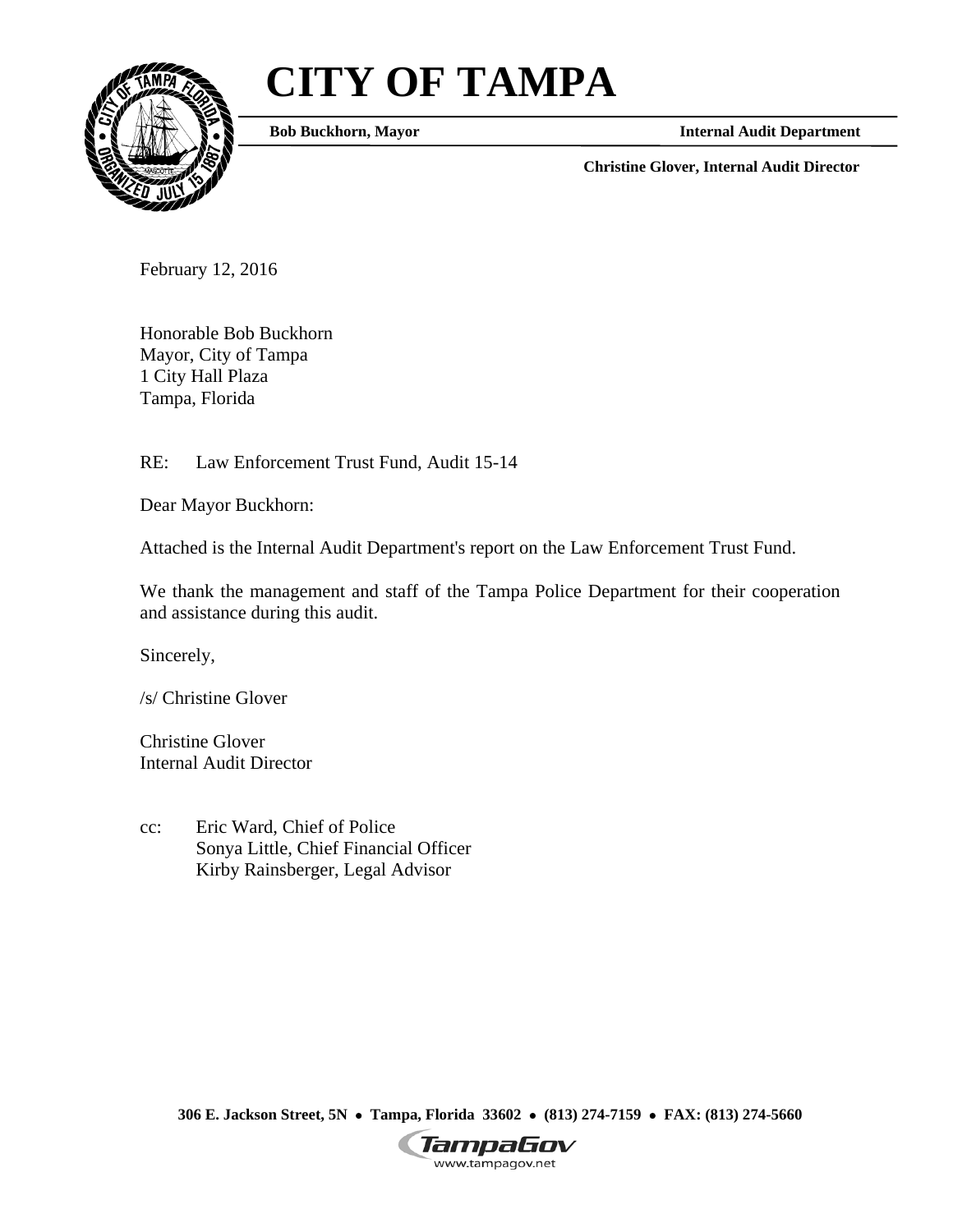#### **TAMPA POLICE DEPARTMENT LEGAL AND FORFEITURE UNIT LAW ENFORCEMENT TRUST FUND AUDIT 15-14 FEBRUARY 12, 2016**

\_\_\_\_\_\_\_\_\_\_\_\_\_\_\_\_\_\_\_\_\_\_\_\_\_\_\_\_\_\_\_\_\_\_\_\_\_\_\_ /s/ Sterling Thomas

Auditor

\_\_\_\_\_\_\_\_\_\_\_\_\_\_\_\_\_\_\_\_\_\_\_\_\_\_\_\_\_\_\_\_\_\_\_\_\_\_\_ /s/ Christine Glover

Audit Director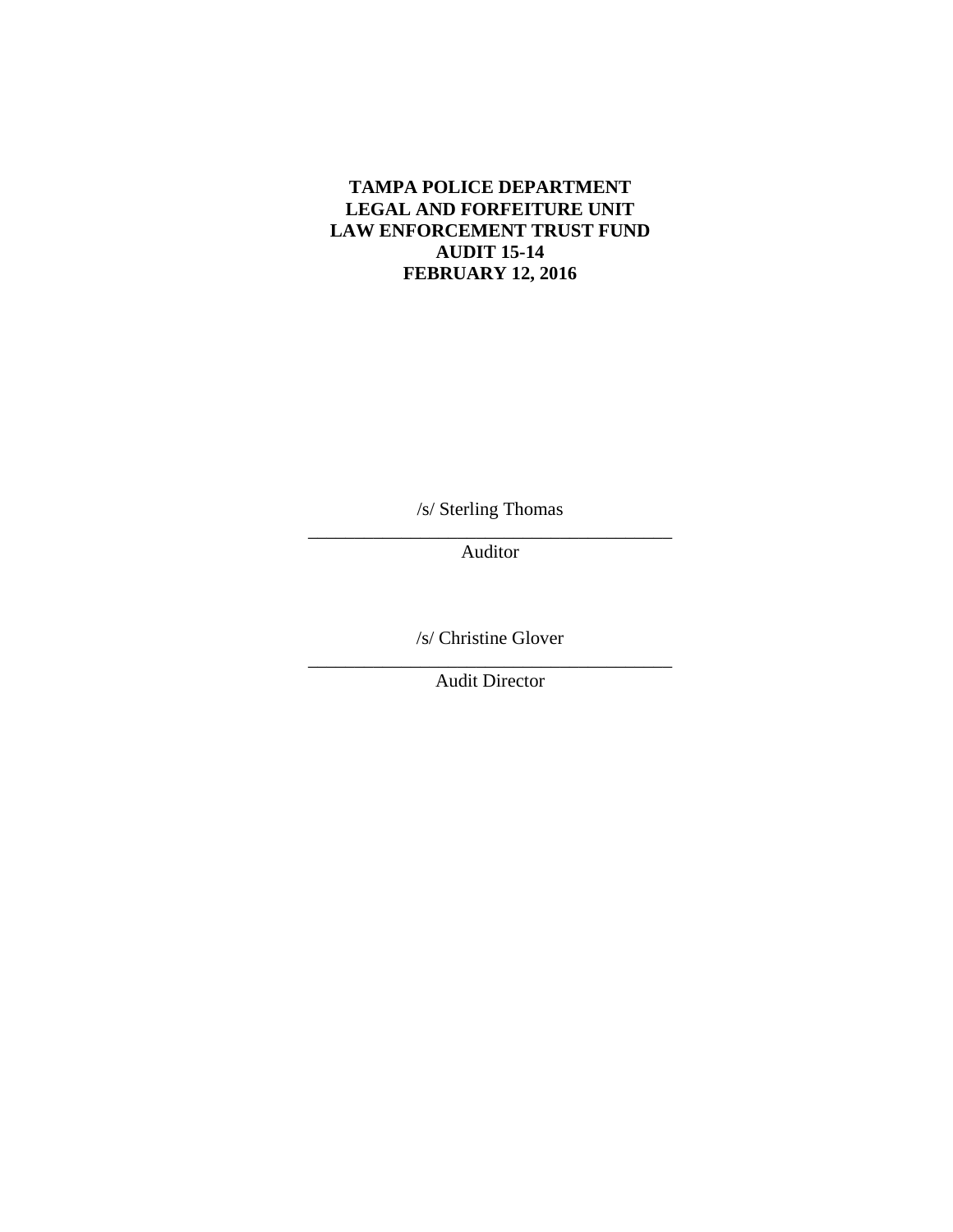#### **TAMPA POLICE DEPARTMENT LEGAL AND FORFEITURE UNIT LAW ENFORCEMENT TRUST FUND AUDIT 15-14**

#### **BACKGROUND**

The City of Tampa (City), under the administration of the Tampa Police Department (TPD), has established four financial funds collectively referred to and reported on as the Law Enforcement Trust Fund (LETF). The four funds are:

- LETF State Forfeiture (State)
- LETF Federal Forfeiture-Treasury (Treasury)
- LETF Federal Forfeiture-Justice (Justice)
- LETF Police Confiscated Money-Pending (Pending)

Florida state law establishes that assets including but not limited to currency, vehicles, and other personal or real property (collectively referred to as contraband) that are used in the commission of, or acquired from the proceeds from a commission of, a felony or violation of the Florida Contraband Forfeiture Act (Forfeiture Act) may be seized by and forfeited to law enforcement agencies. For the City, such contraband is recorded in the City's State fund. The City's management of the State fund and the use of any assets in the State fund are subject to the restrictions and guidance of Florida state law, specifically the Forfeiture Act.

a violation of federal law and in compliance with federal and state law and internal guidelines. TPD is also authorized to request and receive an equitable share of proceeds attained in a federal forfeiture achieved through the operations of TPD in conjunction with federal agencies involving The Justice and Treasury funds consist of assets obtained through these requests, and these two funds are subject to federal law and the requirements of the Guide to Equitable Sharing as published by the Department of Justice and the Treasury Department, respectively.

The Pending fund is the holding location for funds that have been seized by TPD but have not yet had a full determination of ownership. As such, the fund is subject to internal accounting restrictions.

As of August 2015, for fiscal year 2015, the City had brought in approximately \$1.3M, spent approximately \$4.2M (with \$3M dedicated for the new TPD shooting range), and had approximately \$7.5M available across the State, Justice, and Treasury funds with an additional \$1.1M in the Pending fund. Again, however, usage of any available balance is subject to the terms and restrictions of the governing documents and regulations and the approval of the City's leadership and administration.

TPD keeps track of all forfeiture activity through hard-copy files and in an internal database. The needs of TPD for keeping track of all forfeiture activity have outgrown the initially designed capacity of this internal database, and as a result, TPD is currently working to replace this database with a more modern system capable of fitting current needs.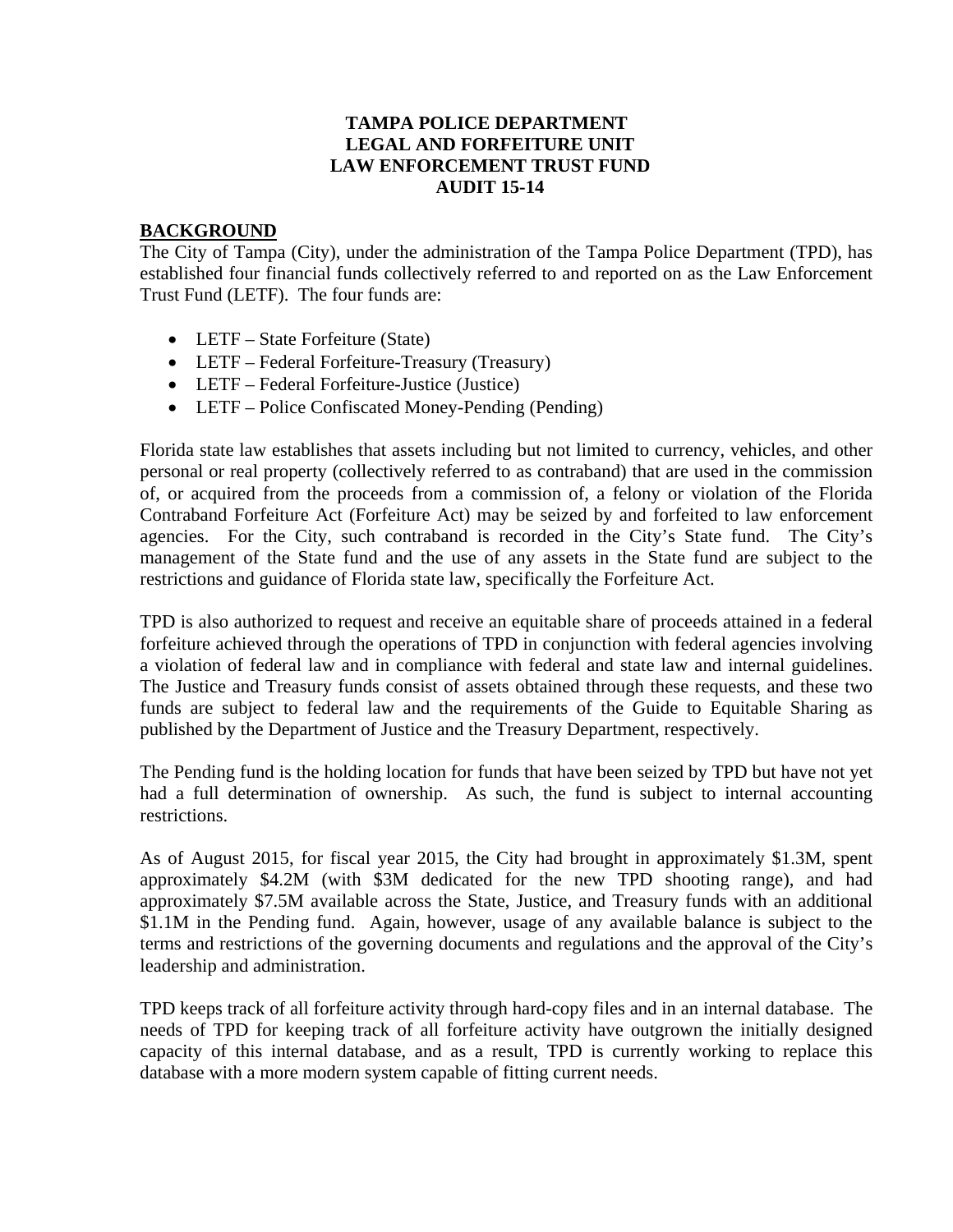## **STATEMENT OF OBJECTIVES**

This audit was conducted in accordance with the Internal Audit Department's FY2015 Audit Agenda. The objectives of this audit were to ensure that:

- 1. The City of Tampa is complying with internal and external (state) requirements for the attainment and recording of assets including vehicles, cash, and personal or real property.
- 2. The City of Tampa is complying with federal Department of Justice and Treasury Department requirements regarding the acceptance, recording, maintenance, use, and reporting of shared assets.

## **STATEMENT OF SCOPE**

The audit covered LETF activity that occurred during the City's 2015 fiscal year. Original records as well as copies were used as evidence and verified through observation and physical examination.

## **STATEMENT OF METHODOLOGY**

To achieve the audit objectives, we assessed internal controls based on a series of interviews with staff, reviewed available documentation regarding policies and procedures, assessed the reliability of available data, and reviewed applicable external laws and regulations. We assessed the risk to the City associated with the LETF and recent activities and processes. Based on this risk analysis, we selected a few incidents from the City's 2015 fiscal year for limited testing with internal and external guidelines and requirements.

#### **STATEMENT OF AUDITING STANDARDS**

We conducted this performance audit in accordance with generally accepted government auditing standards. Those standards require that we plan and perform the audit to obtain sufficient, appropriate evidence to provide a reasonable basis for our findings and conclusions based on our audit objectives. We believe that the evidence obtained provides a reasonable basis for our findings and conclusions based on our audit objectives.

## **AUDIT CONCLUSIONS**

Based upon the test work performed and the audit findings noted below, we conclude that:

- 1. The City of Tampa is complying with internal and Florida state requirements for the attainment and recording of assets including vehicles, cash, and personal or real property.
- 2. The City of Tampa is complying with federal Department of Justice and Treasury Department requirements regarding the acceptance, recording, maintenance, use, and reporting of shared assets.

While the recommendation discussed below may not significantly impair LETF operations, it does present a risk that can be more effectively controlled. Before we completed our audit, TPD personnel committed to addressing the Internal Audit Department's recommendation.